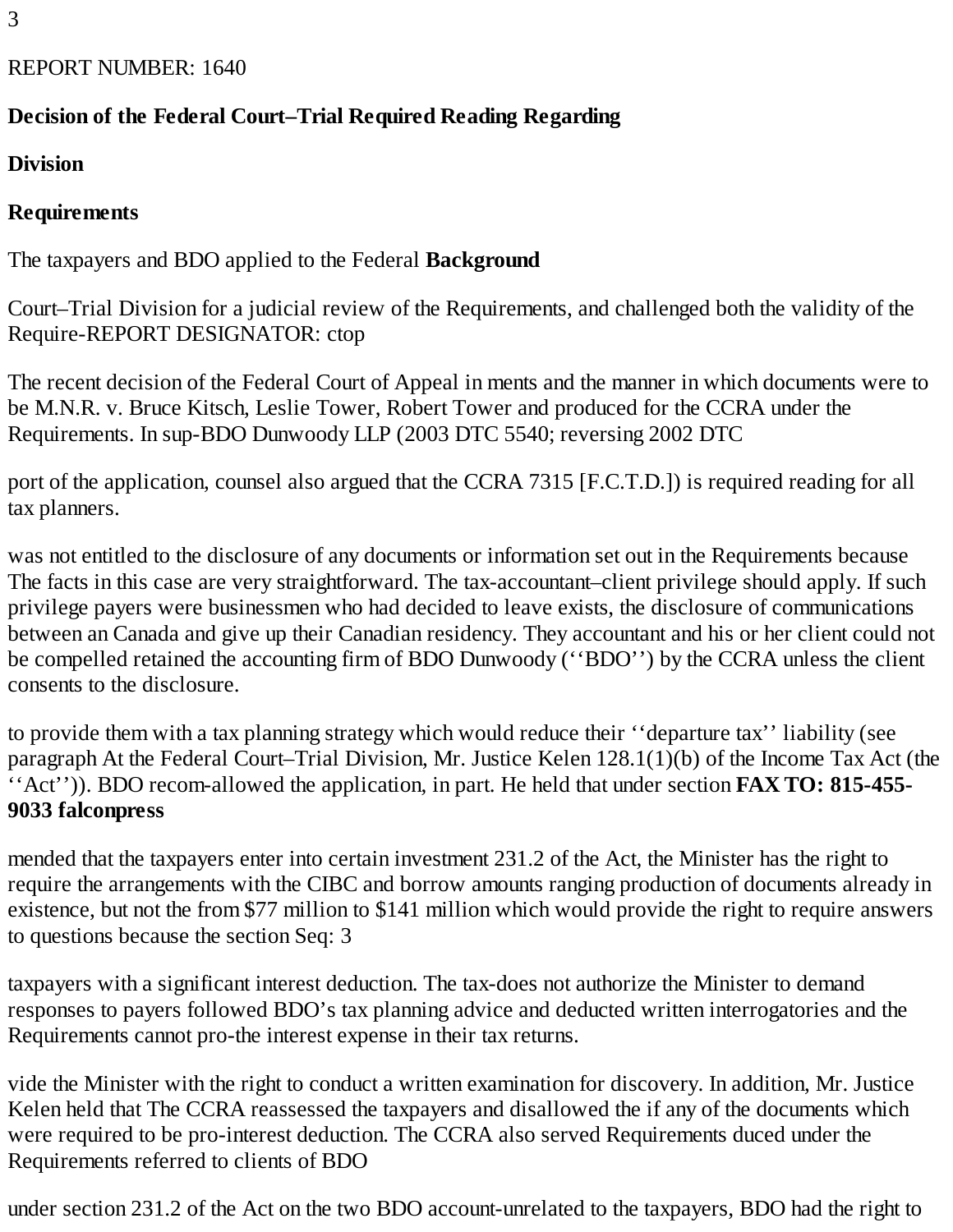expunge ants who had provided the tax planning advice. The the names of such clients before the documents were sub-Requirements required production of a broad range of mitted to the Minister. In respect of the issue of documents in BDO's possession, including all working accountant–client privilege, Mr. Justice Kelen found in paper files, all tax files and planning documents relating to favour of the CCRA and held that the provision of tax the taxpayers and all correspondence in any form to or advice by accountants was not subject to a claim of privi-from the taxpayers. In addition, the CCRA required answers lege.

to certain questions, including the reasons each taxpayer Filename:

D:\reports\dof\part1\frasermilner\fraser1640.dat sought financing through BDO as opposed to a lending institution and the reason financing was required by each **Decision of the Federal Court of Appeal** taxpayer.

Time: 16:22

The CCRA was not pleased with the decision of the Federal Court–Trial Division and, therefore, appealed the **Subsection 231.2(1) of the Act**

decision relating to whether Requirements can compel answers to questions and whether expunging names of Subsection 231.2(1) of the Act permits the Minister, for persons not named in the Requirements was permitted.

Date: 4-AUG-04

any purpose related to the administration or enforcement The taxpayers cross-appealed in respect of the issue of of the Act, to require that any person provide, within such accountant–client privilege.

reasonable time as is stipulated in the notice, (a) any information, including a return of income, or (b) any document The first issue for the Federal Court of Appeal was (emphasis added). It should be noted that a Requirement whether the trial judge was correct in deciding that BDO

can be issued not only to the specific taxpayer, but to any was only required to produce documents and that BDO

Username: morrison

person. It should also be noted that the penalty for failure did not have to respond to written interrogatories from the to comply with a Requirement under section 231.2 of the Minister under Requirements issued pursuant to section Act is set out in subsection 238(1) of the Act and includes a 231.2 of the Act. In this regard, the Federal Court of Appeal **REMOVE**

fine of not less than \$1,000 and not exceeding \$25,000

reversed the lower court and stated in a unanimous judg-

 $% \mathbb{R}$ 

and/or imprisonment for a period not exceeding 12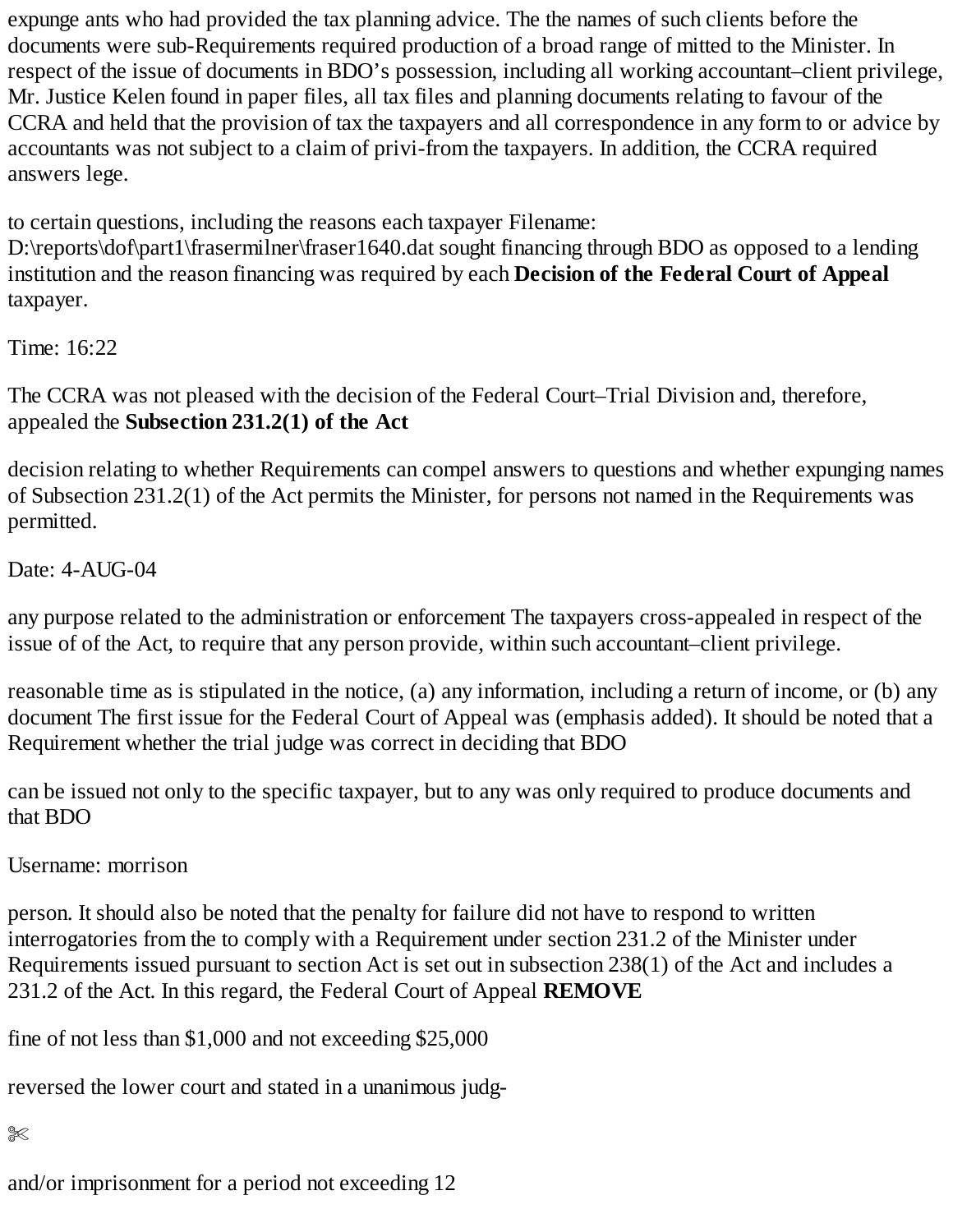ment that because subsection 231.2(1) of the Act deals months.

with both information and documents, it was clear that the 4

## REPORT NUMBER: 1640

Minister could compel a taxpayer to provide information in The third issue reviewed by the Federal Court of addition to documents. Mr. Justice Malone, who rendered Appeal was whether BDO could claim that the documents the unanimous judgment, took the position that because and information in its possession, in connection with pro-the word ''information'' is not a defined term in the Act, viding tax advice to the taxpayers, was privileged and, the general definition of ''information'' found in the Contherefore, could not be compelled by the CCRA without the consent of the taxpayers. The Federal Court of Appeal cise Oxford English Dictionary of ''facts or knowledge pro-REPORT DESIGNATOR: ctop

agreed with the Federal Court–Trial Division that tax advice vided or learned as a result of research or study'' should be from accountants (unlike such advice from lawyers) cannot utilized. In other words, the Minister was entitled to set out be considered to be privileged communications. The Fed-a list of questions and the person who receives Require-eral Court of Appeal noted that the Supreme Court of ments under section 231.2 of the Act is required to Canada has recognized a ''class'' privilege and ''case-by-respond, even if there are no documents in existence case'' privilege in Gruenke, [1991] 3 S.C.R. 263, which which answer the questions. Interestingly, the Court does broadened the scope of privilege. However, the Court not set any limits as to what type of questions could be repeated its decision in Baron (91 DTC 5055) that privilege asked and acknowledges that the questions may be does not exist in relation to advice given by accountants.

broader than the questions the Minister could ask during a The Federal Court of Appeal noted that for case-by-case pretrial examination for discovery in the context of an privilege, the Supreme Court of Canada took into account income tax appeal.

the following four factors:

# **FAX TO: 815-455-9033 falconpress**

Based on this finding, it appears that the CCRA can (a) The communications must originate in a confiissue Requirements to any taxpayer, or his or her tax dence that they will not be disclosed.

Seq: 4

advisor in connection with a proposed assessment of his or her client, and ask for all types of information, including (b) The element of confidentiality must be essential to the full and satisfactory maintenance of the a technical analysis of any tax strategy utilized, an analysis relation between the parties.

of arguments in support of a tax position, and an analysis of areas of concern or technical weaknesses in a tax strategy.

(c) The relation must be one which in the opinion In addition, the CCRA can ask subjective questions relating of the community ought to be sedulously fos-to the views of the taxpayer and his or her tax advisor on tered.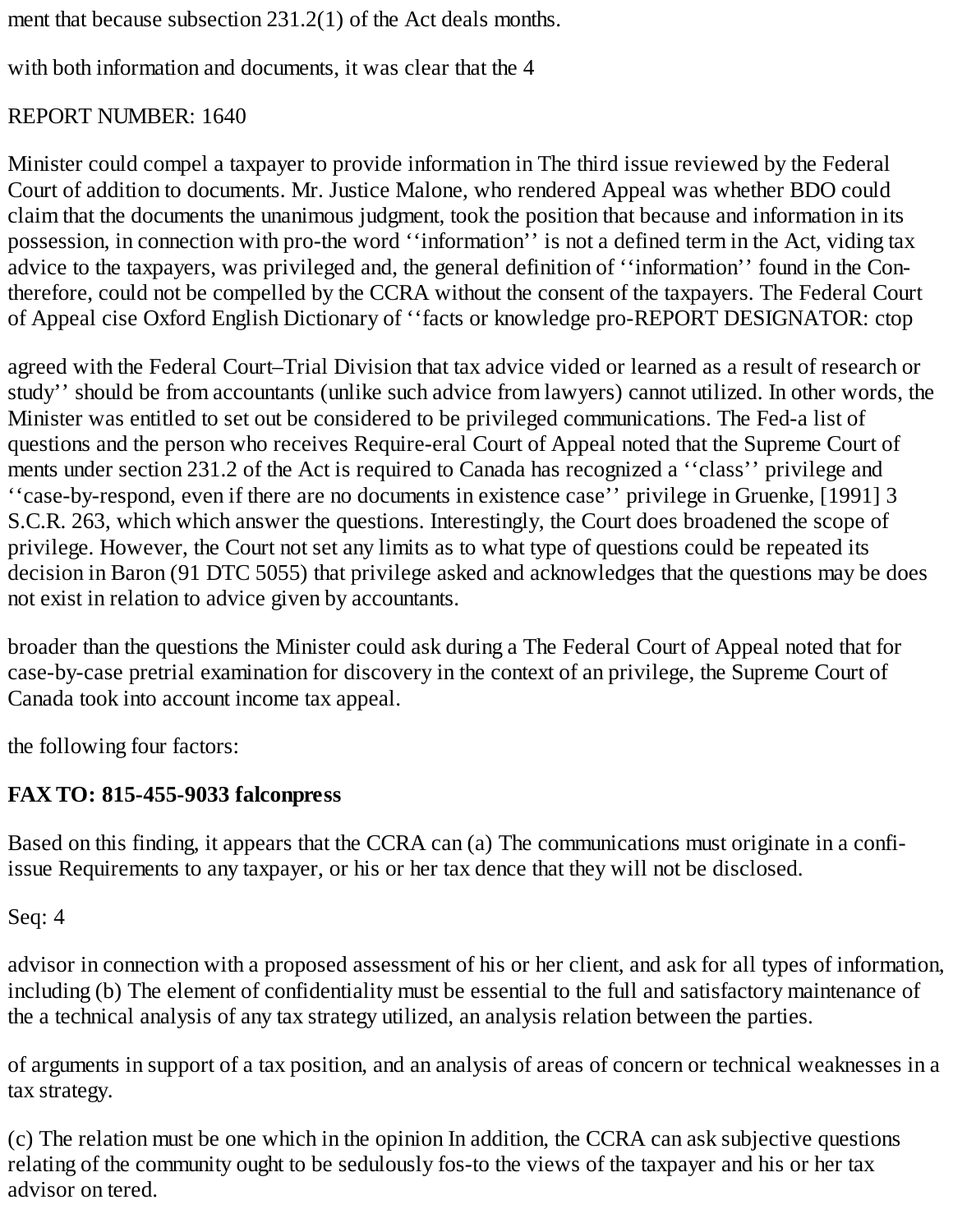virtually any issue related to a potential tax liability. This is the case, even if there are no documents in existence (d) The injury that would inure to the relation by the which provide the information requested, and even if it disclosure of the communications must be would take the taxpayer or his or her tax advisor a signifi-greater than the benefit thereby gained for the correct disposal of litigation.

cant amount of time to respond to the Requirements.

The Federal Court of Appeal could not justify Filename: D:\reports\dof\part1\frasermilner\fraser1640.dat The second issue which the Federal Court of Appeal accountant–client privilege under any of these four factors dealt with in the appeal was whether BDO could redact and compared the client–accountant relationship with cer-

(i.e., remove) confidential references and information in tain relationships to which case-by-case privilege had been documents listed in the Requirements in respect of per-Time: 16:22

recognized, including certain communications between sons other than the taxpayers. As noted above, in the Fed-individuals and their doctors, sexual assault therapists and eral Court–Trial Division, it was held that BDO could redact clergy. The Court noted that Canadian society puts a much the names of individuals other than the taxpayers. How-higher value on the physical, mental and spiritual integrity ever, the Federal Court of Appeal noted that once BDO had of a person than on personal wealth, and that the worst Date: 4- AUG-04

assembled the documents set out in the Requirements, it that could happen if a person is discouraged from seeking was discovered that there was nothing to be redacted and, income tax advice from an accountant because of the lack therefore, the issue was moot. The Federal Court of Appeal of privilege, is that the person might fail to take advantage refused to provide guidance on this question and stated of a tax-saving opportunity. It is interesting to note that that if a dispute should arise in the future about the right to counsel had informed the Court that in the United States, a redact a document required under section 231.2 of the Act, class privilege had been afforded to all federally authorized Username: morrison

another court would deal with the question. The lesson to tax practitioners, including accountants, with respect to tax be learned by tax planners in this regard is that care should advice given to their clients. However, the Federal Court of be taken in preparing documents, including internal mem-Appeal pointed out that from a Canadian perspective, this **REMOVE**

oranda which name more than one client (e.g., a general was of no consequence, and that the enactment of class

✄

internal tax planning memorandum for a tax strategy to be privilege for accountants is better left to be dealt with by used by various clients).

Parliament than by the courts.

5

REPORT NUMBER: 1640